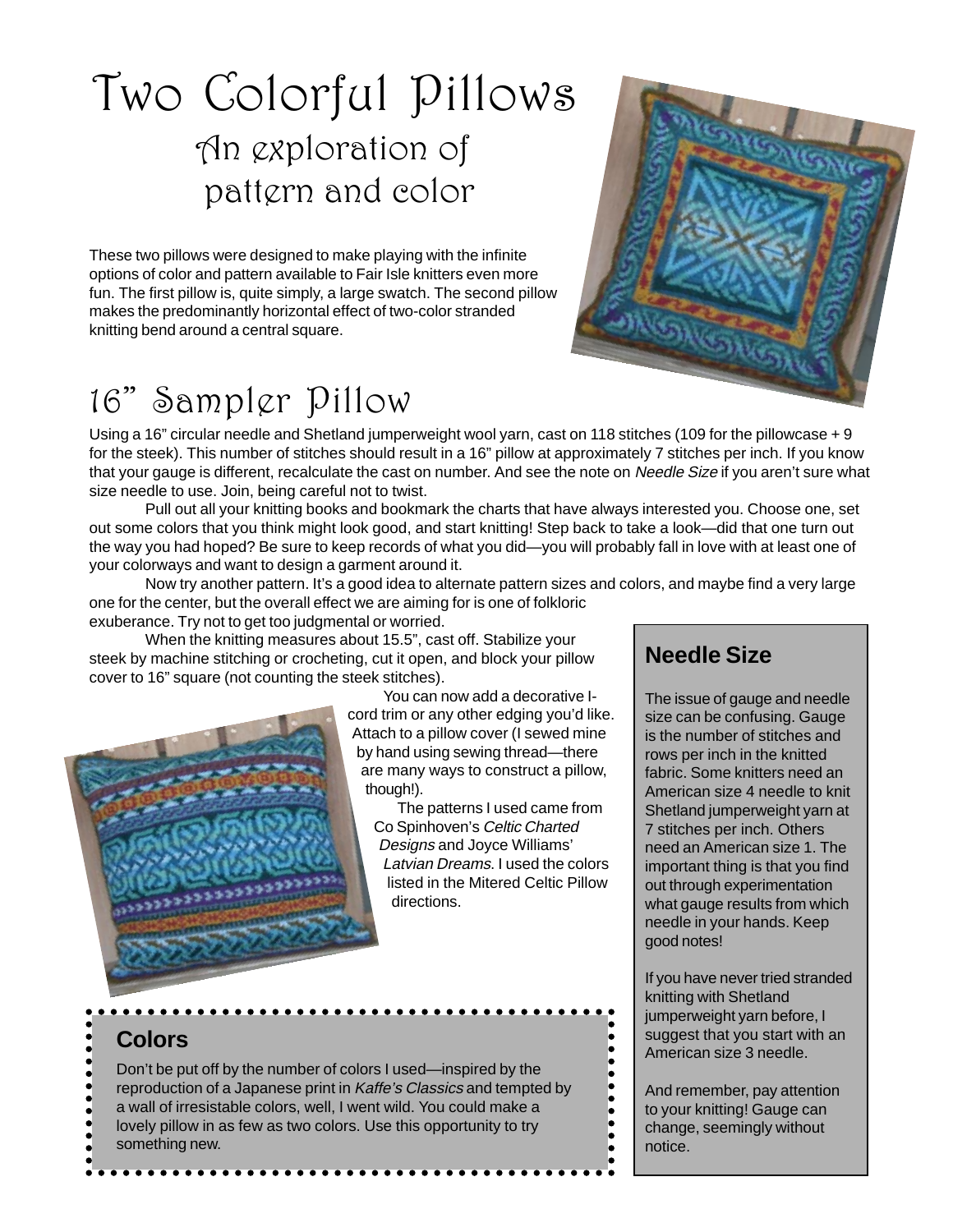## Mitered Celtic Pillow

**Yarn**: Jamieson Spindrift, Shetland jumperweight wool, 25g/hank. One hank each of the following colors:

| 135 | Surf     | 766  | Sage       |
|-----|----------|------|------------|
| 820 | Bottle   | 769  | Willow     |
| 821 | Rosemary | 770  | Mint       |
| 425 | Mustard  | 772  | Verdigris  |
| 429 | Old Gold | 1010 | Seabright  |
| 578 | Rust     | 1020 | Nighthawk  |
| 760 | Caspian  | 1290 | Loganberry |

**Gauge**: 7 stitches per inch; row gauge nearly the same.

**Needles**: 16" and 24" circular needle in size that produces this gauge (see note on Needle Size);

a double-point needle in the same size.

**Notions:** 16" square pillow form; cover for pillow form in color to complement your knitting;

place markers.

#### **Center Squares**

You will be making 2 similar squares at one time.

Using any cast on you prefer, cast on 112 stitches (two patterns @ 47 stitches + 2 steeks @ 9 stitches). Join, being careful not to twist.

Start Chart A at the point where it says "Start here." When you reach the end of that row continue along the fraternal twin chart where it says "Continue here."

• Note on color changes: Change your colors in the middle of the steek (which is the start point of Chart A).

Knit to the end of Chart A.

• Note on steeks: I used speckled steeks because they make crocheting the steek much easier, but you can, of course, use striped steeks.

#### Cast off.

Secure steeks by machine stitching or crochet. Meg Swansen offers good directions for crochet steeks at www.schoolhousepress.com.

Block your squares.

**Note to Independent (i.e., cussed) Knitters:** Clearly, this pattern can be changed in many ways. The center square can be any size so long as it is smaller than the finished pillow size you are aiming for. I prefer to work on circular needles, so the mini- mum circumference of my work is 16". In this case, I made two 7.25" squares

separated by steeks. You can make as many squares as you want: for example, three 5" squares or four 4" squares. The only limitation is that all the squares need to have the same row count.

#### **Mitered Border**

Using a 24" circular needle and Nighthawk yarn, make a new stitch by the loop method. This stitch will be the center of your miter. Starting at any corner, knit up into every stitch.

• At the top and bottom of the center square, knit up between the cast on/cast off row and the next knit row; on the sides, knit up between the last pattern stitch and the steek.

When you reach the corner, place a marker and make a new stitch by the loop method. Knit up stitches on the next side. Repeat until you reach the first loop stitch; place a marker. (This is row 1 of Chart B.)

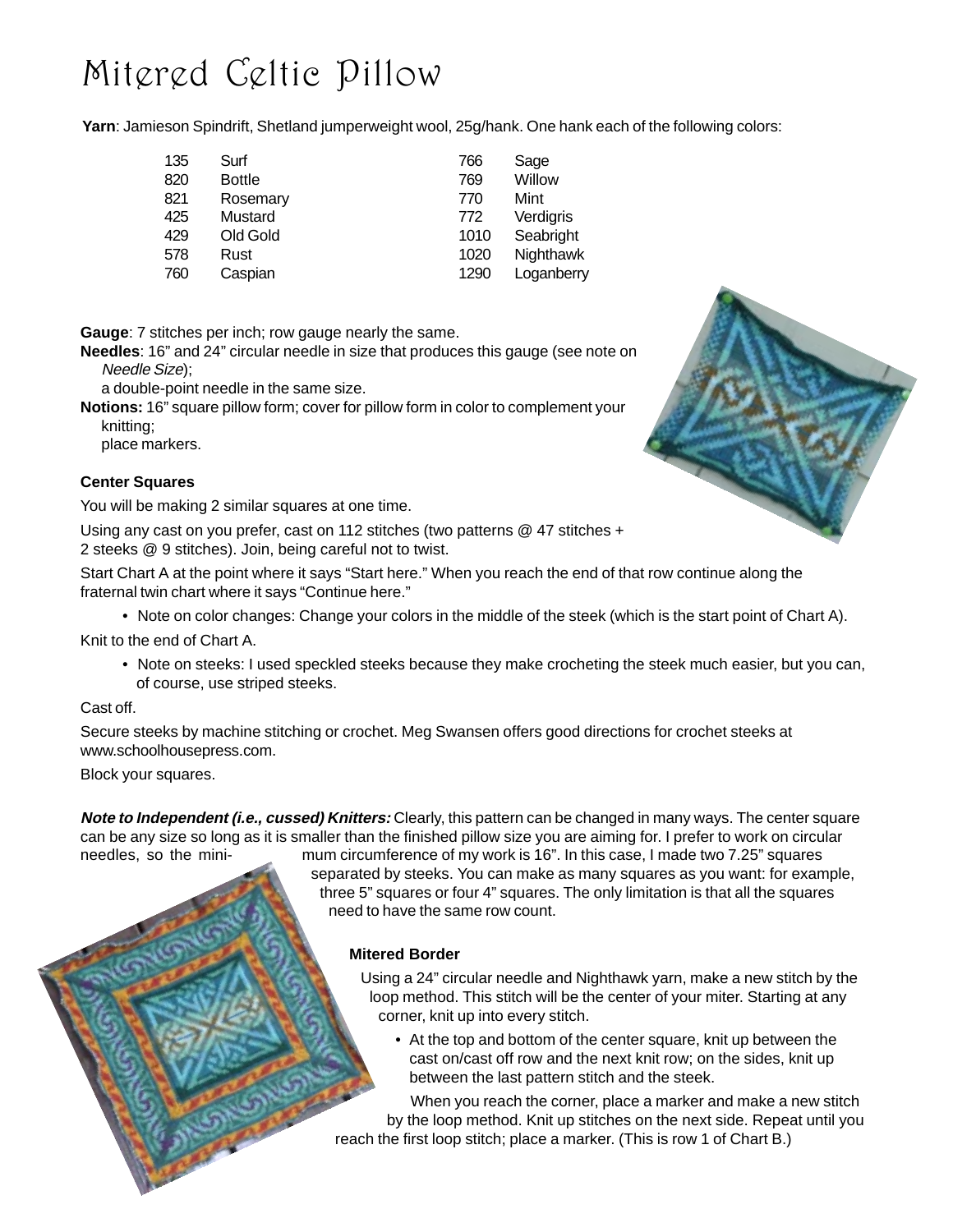• You should have 48 stitches between each marker; if you don't, adjust the number of stitches by increasing or decreasing somewhere in the middle of the side in row 2.

Beginning with row 2 of Chart B, knit the border as follows: Knit into initial loop stitch (this is the center stitch of the miter); make a new stitch using the right-slanted loop method (see Neat Miters); knit the pattern as shown in Chart B, which should bring you to the marker; make a new stitch using the left-slanted loop method; and move the marker. Repeat the process for the remaining three sides of the square.

• The mitered border chart looks pretty complex, with all the special symbols. As you work, though, you will find that you intuitively understand how the stitches relate to each other as the border grows outward. Don't be afraid!

Continue knitting Chart B.

**Note to Independent Knitters:** You can choose any patterns you want for the border. Keep in mind that the miters look neater with patterns that do not have long floats. Center your pattern, but don't worry about how the pattern will look at the bend—I guarantee that whatever emerges will be interesting! Knit until the pillow is the size you like. Standard pillow forms come in many sizes.

#### **I-Cord Border**

When you have completed Chart B, cast off using the I-Cord cast off method as follows:

Turn your pillow so that the wrong side is facing you. (This is my favorite way to hide the color "blip" that occurs when the I-cord contrasts strongly with the body color.)

Using a double-point needle and Old Gold yarn, cast on 3 stitches. \*With the yarn held behind, transfer these stitches to the left needle on your pillow. The result of this maneuver is that the working yarn will be 3 stitches in on the left needle. Pulling the yarn across the back of the work, knit the first stitch; knit the second stitch; knit the third cast-on stitch together with the first pillowcase stitch through the back loops.\*

Repeat this process until you think you will just have to scream.

- To make the border fit better, rather than knit two together to join the I-cord to the pillow, I would knit 3 together—1 I-cord stitch and 2 pillow stitches—every 10th stitch.
- At the exact corners I knit one "free" row of I cord as follows: knit 3 I-cord stitches, return to left needle. I also used the knit 3 together maneuver within 3 stitches of either side of the corner to control the tendency of a knitted corner to flare out.

Block your pillow cover to a 16" square.

Attach to a purchased 16" pillow cover using sewing thread, stitching in the ditch where the I-cord and the knitted cover join, and stuff with a pillow. Now, lounge.

### **Neat Miters**

Because we are increasing every row (taking advantage of the tendency of two-color stranded knitting to knit up at a nearly square gauge), we cannot use an increase method that pulls yarn up from the row below. The Make a New Stitch by Forming a Loop (Make One) method works well when the new stitches are stabilized by having stitches of the same color on either side. In other words, you will have 5 stitches in a row of the same color.

Experimentation proved that, at least in my hands, using Make Ones that lean INTO the miter worked much better than using Make Ones that parallel the miter. This method produces a tidier and tighter miter.

Here's how they look:



Right-slanting Make One **Center Stitch** 

Left-slanting Make One

Be sure to snug up your increases as you make them.

When you knit into the Left-slanting Make One on the next round, knit into the back of the stitch.

It is a bit difficult to calculate the necessary length of the float behind the miter. Remember that longer is better than too short, and the pillow back will never be seen!

Be warned that the miters bunch up on the needles in an irritating way. Just breathe deeply and look forward to pulling the finished pillow off the needles, when you will finally get to see the lovely radiating lines.

• There are many ways to construct a pillow. I chose to sew mine to a cloth cover because this method seemed to put the least stress on the knitting. However, knitting two pillow squares and fusing them together using a threeneedle bind off or a three-needle I-cord bind off would work very well.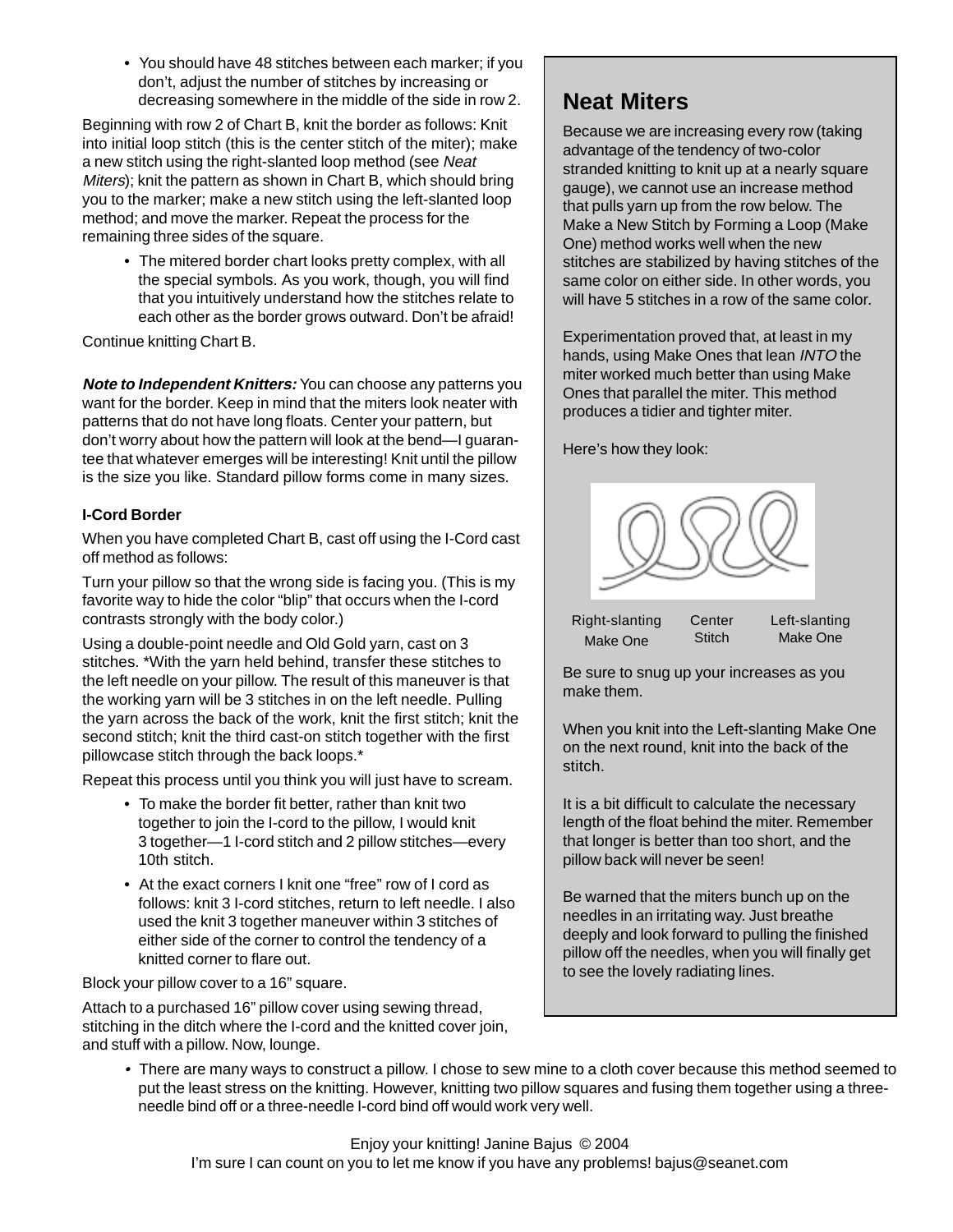#### **Mitered Celtic Pillow Chart A: Centers** From Co Spinhoven Celtic Charted Designs



**Symbols**

Make One

. . . . . ,,,,, . . . . . **Contract Contract Contract Contract** 

Knit in back of stitch with  $\blacksquare$  yarn Knit in back of stitch with  $\Box$  yarn No stitch (go directly to the next stitch)

#### **Mitered Celtic Pillow Chart B: Mitered Border** Patterns from Co Spinhoven Celtic Charted Designs

| lolak |  |    |  |  |                   |  |     |    |    |         |   |  |           |  |               |      |           |                |                |    |      |      |            |   |               |   |                |        |        |                |             |  |              |  |                    |      |        |          |         |            |      |        |          |                       |        |        |        |     |             |     |                |                  |          |     |
|-------|--|----|--|--|-------------------|--|-----|----|----|---------|---|--|-----------|--|---------------|------|-----------|----------------|----------------|----|------|------|------------|---|---------------|---|----------------|--------|--------|----------------|-------------|--|--------------|--|--------------------|------|--------|----------|---------|------------|------|--------|----------|-----------------------|--------|--------|--------|-----|-------------|-----|----------------|------------------|----------|-----|
|       |  |    |  |  |                   |  |     |    |    |         |   |  |           |  |               |      |           |                |                |    |      |      |            |   |               |   |                |        |        |                |             |  |              |  |                    |      |        |          |         |            |      |        |          |                       |        |        |        |     |             |     |                | lalalala         |          |     |
|       |  |    |  |  |                   |  |     |    |    |         |   |  |           |  |               |      |           |                |                |    |      |      |            |   |               |   |                |        |        |                |             |  |              |  |                    |      |        |          |         |            |      |        |          |                       |        |        |        |     |             |     |                |                  |          |     |
|       |  | ۵l |  |  | lai ai ai ai ai a |  |     |    |    |         |   |  |           |  | alalalalalala |      |           |                |                |    |      |      |            |   | a da da da da |   |                |        |        |                |             |  |              |  | i vizi vizi vizi v |      |        |          |         |            |      |        |          | i vi vi vi vi vi vi v |        |        |        |     |             |     |                | <b>eletelete</b> |          |     |
|       |  |    |  |  |                   |  |     |    |    | l si s  |   |  |           |  |               |      |           | ۰۰.            |                |    |      | n La |            |   |               |   |                |        | l si s |                |             |  |              |  |                    |      |        | al a     |         |            | ni v |        |          |                       |        |        | l al a |     |             |     |                | alalalalal       |          |     |
|       |  |    |  |  |                   |  |     |    |    | اد اد ا |   |  | alalatata |  |               |      | al a      |                |                |    |      |      | alalalalal |   |               |   |                | l dial |        |                |             |  |              |  |                    | ▪    |        |          |         |            |      |        |          |                       | п      |        |        |     |             |     | la interior    |                  |          | ┲   |
|       |  |    |  |  |                   |  |     |    |    |         |   |  | alalah s  |  |               |      |           |                | ш              |    | n de |      |            |   |               |   |                | -      |        |                |             |  |              |  |                    |      |        |          |         | l vivi viv |      |        |          |                       |        | -      |        |     | alalalala e |     |                |                  |          |     |
|       |  |    |  |  |                   |  |     |    |    |         |   |  |           |  |               |      |           |                |                |    |      |      |            |   |               |   |                |        |        |                |             |  |              |  |                    |      |        |          |         |            |      |        |          |                       |        |        |        |     |             |     |                |                  |          |     |
|       |  |    |  |  | 01:N u L u L      |  |     |    |    |         |   |  |           |  |               |      |           |                |                |    |      |      |            |   |               |   |                |        |        |                |             |  |              |  |                    |      |        |          |         |            |      |        |          |                       |        |        |        |     |             |     |                |                  | alala    |     |
|       |  |    |  |  |                   |  |     |    |    |         |   |  |           |  |               |      |           |                |                |    |      |      |            |   |               |   |                |        |        |                |             |  |              |  |                    |      |        |          |         |            |      |        |          |                       |        |        |        |     |             |     |                | चननगनन           |          |     |
|       |  |    |  |  |                   |  |     |    |    | n de    |   |  |           |  |               |      |           |                |                |    |      |      |            |   |               |   |                |        |        |                |             |  |              |  |                    |      |        |          |         | al al s    |      |        |          |                       |        |        |        |     |             |     |                |                  |          |     |
|       |  |    |  |  | о                 |  | 大日日 |    |    |         |   |  |           |  |               |      | alala     |                |                |    |      |      | اد اه ا    |   |               |   |                |        |        |                |             |  |              |  | 131333             |      |        |          | اد اد ا |            |      |        |          |                       |        |        |        |     |             |     |                | alalalalalal     |          | ┲   |
|       |  |    |  |  |                   |  |     |    |    |         |   |  |           |  |               |      |           | $\blacksquare$ |                |    |      |      |            |   |               | п | ш              | П      | ╺      |                |             |  |              |  | al al              |      |        |          |         |            |      |        |          | i si si si si s       |        |        |        |     |             |     | alah s         |                  |          | Ħ   |
|       |  |    |  |  |                   |  |     |    |    | ▬       |   |  |           |  |               |      |           |                |                |    |      | ni v |            |   |               |   |                |        |        |                |             |  |              |  |                    |      |        | ■        |         |            |      | l al a |          |                       |        | п      |        |     |             |     |                |                  |          | n.  |
|       |  |    |  |  |                   |  |     | οι |    |         |   |  |           |  |               |      |           |                |                |    |      |      |            | ш |               |   |                |        |        |                |             |  | -1           |  |                    |      |        |          |         |            | n r  |        |          |                       |        |        |        | . . |             |     |                |                  | П        |     |
|       |  |    |  |  |                   |  |     |    | ΩI |         |   |  | al al a   |  |               | пп   |           |                | $\blacksquare$ |    |      |      |            |   |               |   |                |        |        |                |             |  |              |  |                    |      |        | п        |         |            | п    |        |          | alah s                |        |        |        |     | al a        |     | ╺              |                  | П        |     |
|       |  |    |  |  |                   |  |     |    |    | ο       |   |  |           |  |               |      | ni v      |                |                |    |      |      |            |   |               |   | ▬              |        |        |                |             |  |              |  |                    |      |        |          |         |            | п    |        |          |                       | ■      |        |        |     |             | a p |                |                  | п        |     |
|       |  |    |  |  |                   |  |     |    |    |         | ο |  |           |  |               |      |           |                |                |    |      | П    |            |   | nп            |   | ш              |        |        |                |             |  |              |  |                    |      |        | ▪        |         |            | ni n |        |          |                       |        |        | al a   |     |             |     |                |                  | ਜ        |     |
|       |  |    |  |  |                   |  |     |    |    |         |   |  |           |  |               |      |           |                |                |    |      | пг   |            |   |               |   |                |        |        |                |             |  |              |  |                    |      |        | ▬        |         |            |      | п      |          |                       |        |        |        |     |             |     |                |                  |          | TT. |
|       |  |    |  |  |                   |  |     |    |    |         |   |  |           |  |               |      |           |                |                |    |      |      |            |   |               |   |                |        |        |                |             |  |              |  |                    |      |        |          |         |            |      |        |          |                       |        |        |        |     |             |     |                |                  |          | l s |
|       |  |    |  |  |                   |  |     |    |    |         |   |  |           |  |               |      |           |                | ni s           |    |      |      | l al a     |   |               |   |                | al a   |        |                |             |  |              |  |                    | al a |        |          | -1      |            |      |        |          |                       |        |        |        |     |             |     |                |                  |          | ┲   |
|       |  |    |  |  |                   |  |     |    |    |         |   |  |           |  |               | د اه |           |                | ■              |    |      |      |            |   | lalalala      |   | $\blacksquare$ |        |        |                |             |  |              |  |                    | ▬    |        |          |         |            |      |        | alalalah |                       |        |        |        |     |             |     |                |                  |          |     |
|       |  |    |  |  |                   |  |     |    |    |         |   |  |           |  |               |      | l al al a |                |                | пг |      |      |            |   |               |   |                |        |        | $\blacksquare$ |             |  | و او او او ا |  |                    |      | l al a |          |         |            |      |        |          |                       | ▬      |        |        |     | alalala     |     |                | talal            |          |     |
|       |  |    |  |  |                   |  |     |    |    |         |   |  |           |  |               |      |           |                |                |    |      |      |            |   |               |   |                |        |        |                |             |  |              |  |                    |      |        |          |         |            |      |        |          |                       |        |        |        |     |             |     |                |                  | ololo    |     |
|       |  |    |  |  |                   |  |     |    |    |         |   |  |           |  |               |      |           |                |                |    |      |      |            |   |               |   |                |        |        |                |             |  |              |  |                    |      |        |          |         |            |      |        |          |                       |        |        |        |     |             |     |                |                  |          | नन  |
|       |  |    |  |  |                   |  |     |    |    |         |   |  |           |  |               |      |           |                |                |    |      |      |            |   |               |   |                |        |        |                |             |  |              |  |                    |      |        |          |         |            |      |        |          |                       |        |        |        |     |             |     |                |                  | aa .     |     |
|       |  |    |  |  |                   |  |     |    |    |         |   |  |           |  |               |      |           |                |                |    |      |      |            |   |               |   |                |        |        |                |             |  |              |  |                    |      |        |          |         |            |      |        |          |                       |        |        |        |     |             |     |                |                  |          |     |
|       |  |    |  |  |                   |  |     |    |    |         |   |  |           |  |               |      |           |                |                |    |      |      |            |   |               |   |                |        |        |                |             |  |              |  |                    |      |        |          |         |            |      |        |          |                       |        |        |        |     |             |     |                |                  | al al a  |     |
|       |  |    |  |  |                   |  |     |    |    |         |   |  |           |  |               |      |           |                |                |    |      |      |            |   |               |   |                | п      |        |                |             |  |              |  |                    |      | ▬      |          |         |            |      |        |          |                       |        | l al a |        |     |             |     |                |                  |          |     |
|       |  |    |  |  |                   |  |     |    |    |         |   |  |           |  |               |      |           |                |                |    |      |      |            |   |               |   |                | пп     |        |                |             |  |              |  |                    |      | ol o   |          |         |            |      |        |          |                       | l al a |        |        |     |             |     | اه اه اه اه ای |                  |          | ъ   |
|       |  |    |  |  |                   |  |     |    |    |         |   |  |           |  |               |      |           |                |                |    |      |      |            |   |               |   |                |        |        |                | alahalahata |  |              |  |                    |      |        | -------- |         |            |      |        |          |                       |        |        |        |     | alalalalah  |     |                |                  |          |     |
|       |  |    |  |  |                   |  |     |    |    |         |   |  |           |  |               |      |           |                |                |    |      |      |            |   |               |   |                |        |        |                |             |  |              |  |                    |      |        |          |         |            |      |        |          |                       |        |        |        |     |             |     |                |                  |          |     |
|       |  |    |  |  |                   |  |     |    |    |         |   |  |           |  |               |      |           |                |                |    |      |      |            |   |               |   |                |        |        |                |             |  |              |  |                    |      |        |          |         |            |      |        |          |                       |        |        |        |     |             |     |                |                  |          |     |
|       |  |    |  |  |                   |  |     |    |    |         |   |  |           |  |               |      |           |                |                |    |      |      |            |   |               |   |                |        |        |                |             |  |              |  |                    |      |        |          |         |            |      |        |          |                       |        |        |        |     |             |     |                |                  | 19 J J J |     |
|       |  |    |  |  |                   |  |     |    |    |         |   |  |           |  |               |      |           |                |                |    |      |      |            |   |               |   |                |        |        |                |             |  |              |  |                    |      |        |          |         |            |      |        |          |                       |        |        |        |     |             |     |                | 00000            |          |     |